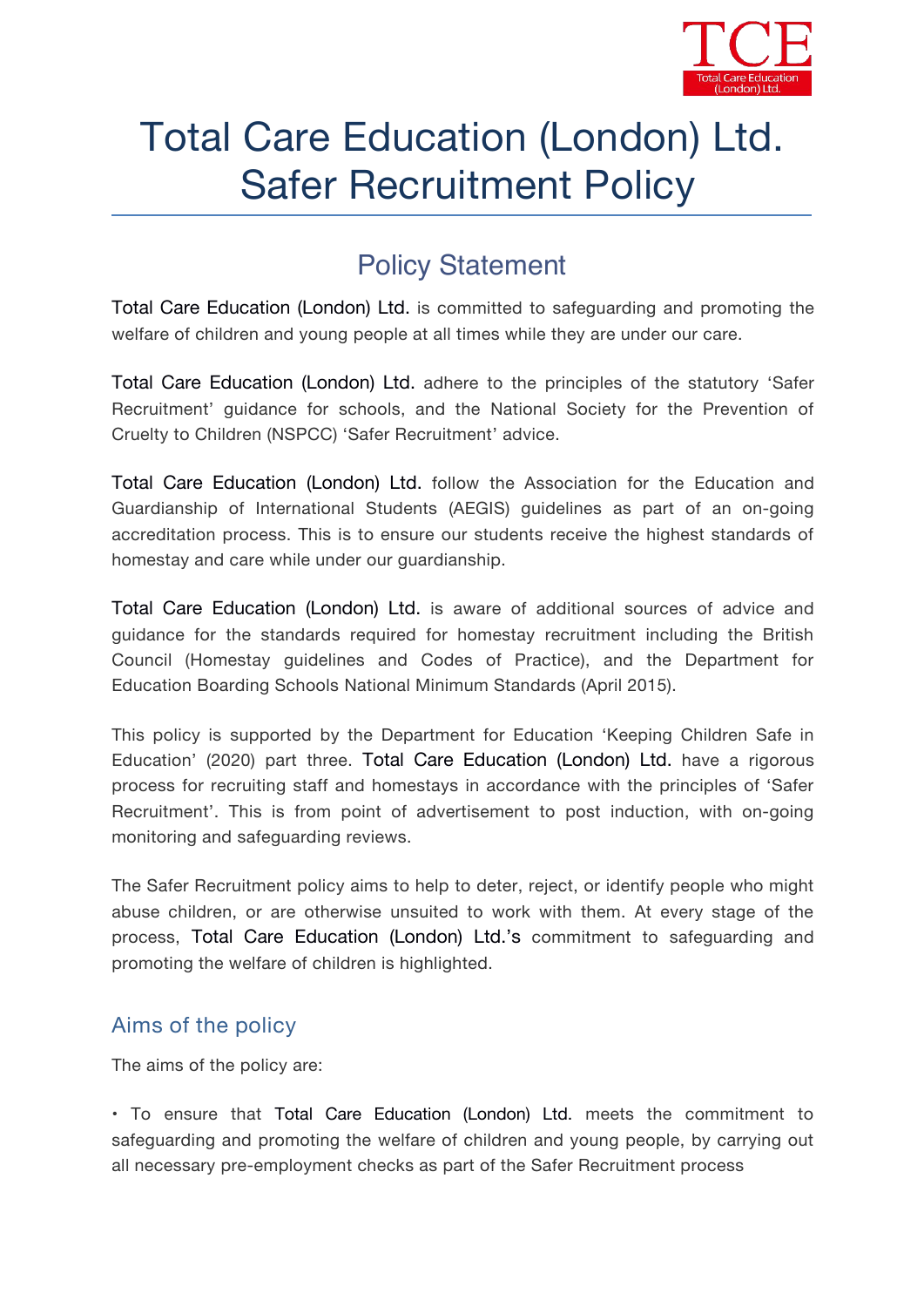

• To ensure that the best possible members of staffand homestays are recruited on their abilities and suitability for the advertised role in line with relevant legislation, recommendations and guidance

• To ensure that no applicant is treated unfairly on any grounds including race, colour, nationality, ethnicity or national origin, religion or religious belief, sex or sexual orientation, marital or civil partner status, disability or age. The recruitment and selection process should ensure the identification of the person best suited to the advertised role based on the applicant's abilities, qualifications, experience and merit as measured against the job description and person specification. If a member of staff involved in the recruitment process has a close personal or familial relationship with an applicant, they must declare it as soon as they are aware of the individual's application and avoid any involvement in the recruitment and selection decision-making process.

# **Recruitment procedure for staff**

#### **Advertising a role**

Total Care Education (London) Ltd. plan the recruitment exercise to ensure that the recruitment panel are clear about the qualities, qualifications and experience needed by the successful candidate and whether there are any particular matters that need to be mentioned in the advertisement for the post. This is in order to prevent unwanted applications or ultimately an unsuitable appointment.

The job and person specification for each role form part of the pack sent to prospective candidates, and set out the extent that the role involves working with children and young people, and the safeguarding responsibility involved.

Advertisements for roles make Total Care Education (London) Ltd. commitment to safeguarding clear by including the following statement: "Total Care Education (London) Ltd. is committed to safeguarding and promoting the welfare of children and young people and expects all staff and

volunteers to share in this commitment", and reference to the responsibility for safeguarding and promoting the welfare of children in the job descriptions.

Total Care Education (London) Ltd. advertisements also include the requirement for each applicant obtaining an enhanced Disclosure and Barring Service check from original identification documents and, where relevant, documents to prove their right to work in the UK. The advertisements also include details of the post, payments and qualities required to fulfil the role.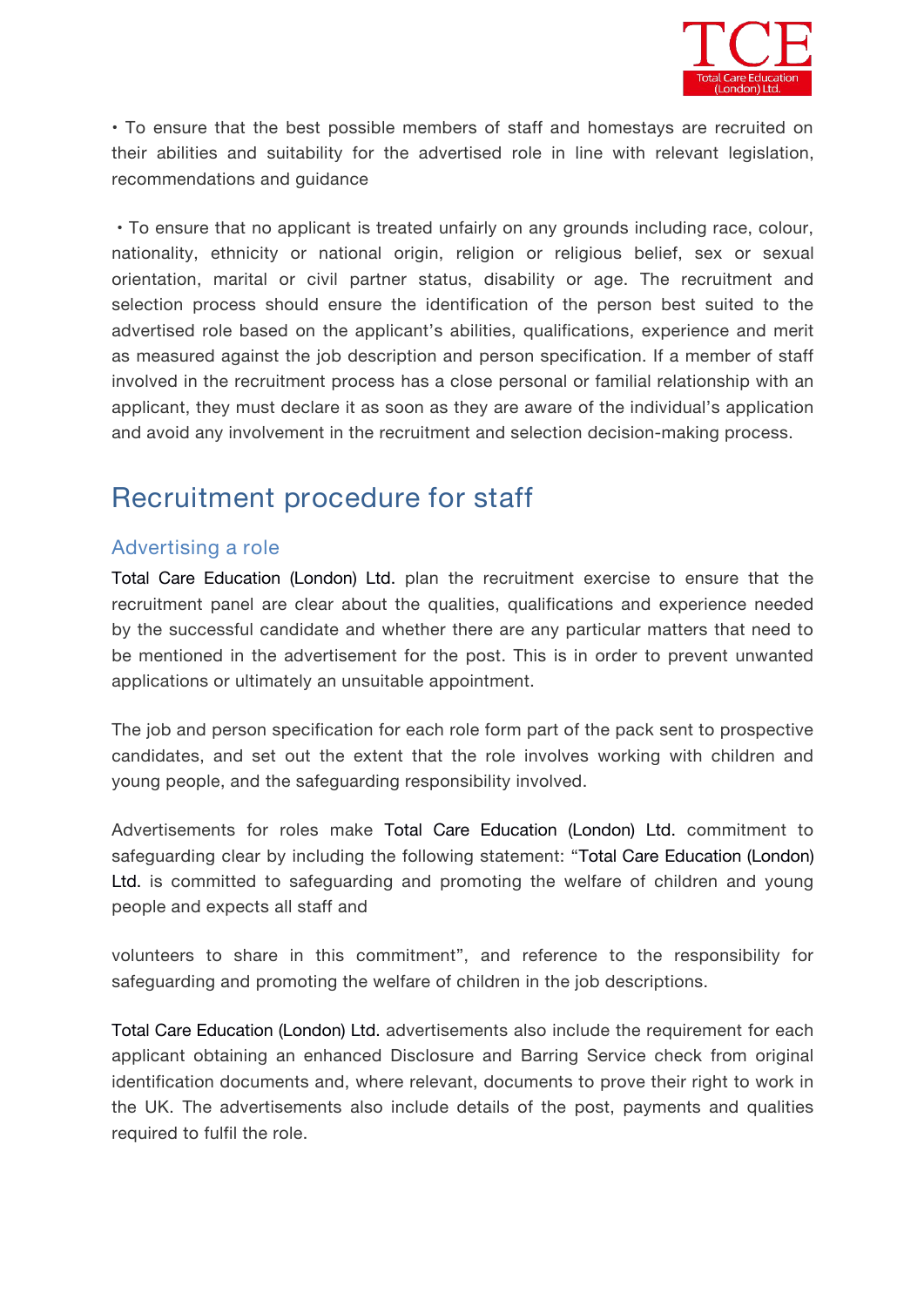

Total Care Education (London) Ltd. do not accept curriculum vitae's (CV's) drawn up by the applicant without an accompanying application form being submitted.This is because a CV presents only the information the applicant wishes to present and may omit relevant details. The application form details the safeguarding mission statement, the requirement for an applicant to have an enhanced DBS and for references to be sought prior to interview where possible. Completed application forms and accompanying CV's are stored securely on a confidential computer drive by the *Director*.

The *Director* maintains the bank of job adverts securely and confidentially. This includes ensuring the job description makes reference to the responsibility for safeguarding and promoting the welfare of children. The details are circulated via online advertising organisations which require applicants to submit expressions of interest together with their CV to the company.

#### **The Application Form**

On receipt of expressions of interest and accompanying CV's, the DSL will screen initial submissions, and the application form will be sent to applicants who have the potential to meet the requirements of the job specification and person specification.

The Application Form for all posts obtains:

- full identifying details of the applicant including current and former names, date of birth, current address and National Insurance number;
- a statement of any academic and/or vocational qualifications that the applicant has obtained, relevant to the position for which s/he is applying, with details of the awarding body and date of award;
- a full history, in chronological order, since leaving secondary education, including periods of any post-secondary education/training, part-time and voluntary work as well as full time employment, with start and end dates along with explanations for periods not in employment, education or training and reasons for leaving employment;
	- a declaration of any family or close relationship to existing employees or employers;
- details of referees. One referee should be the applicant's current or most recent employer. Normally, two referees should be sufficient. N.B. Where an applicant who is not currently working with children has done so in the past it is important that a reference is also obtained from the employer by whom the person was most recently employed with regard to their work with children. The form should make it clear that references will not be accepted from relatives or from people writing solely in the capacity of friends, and that references may be sought from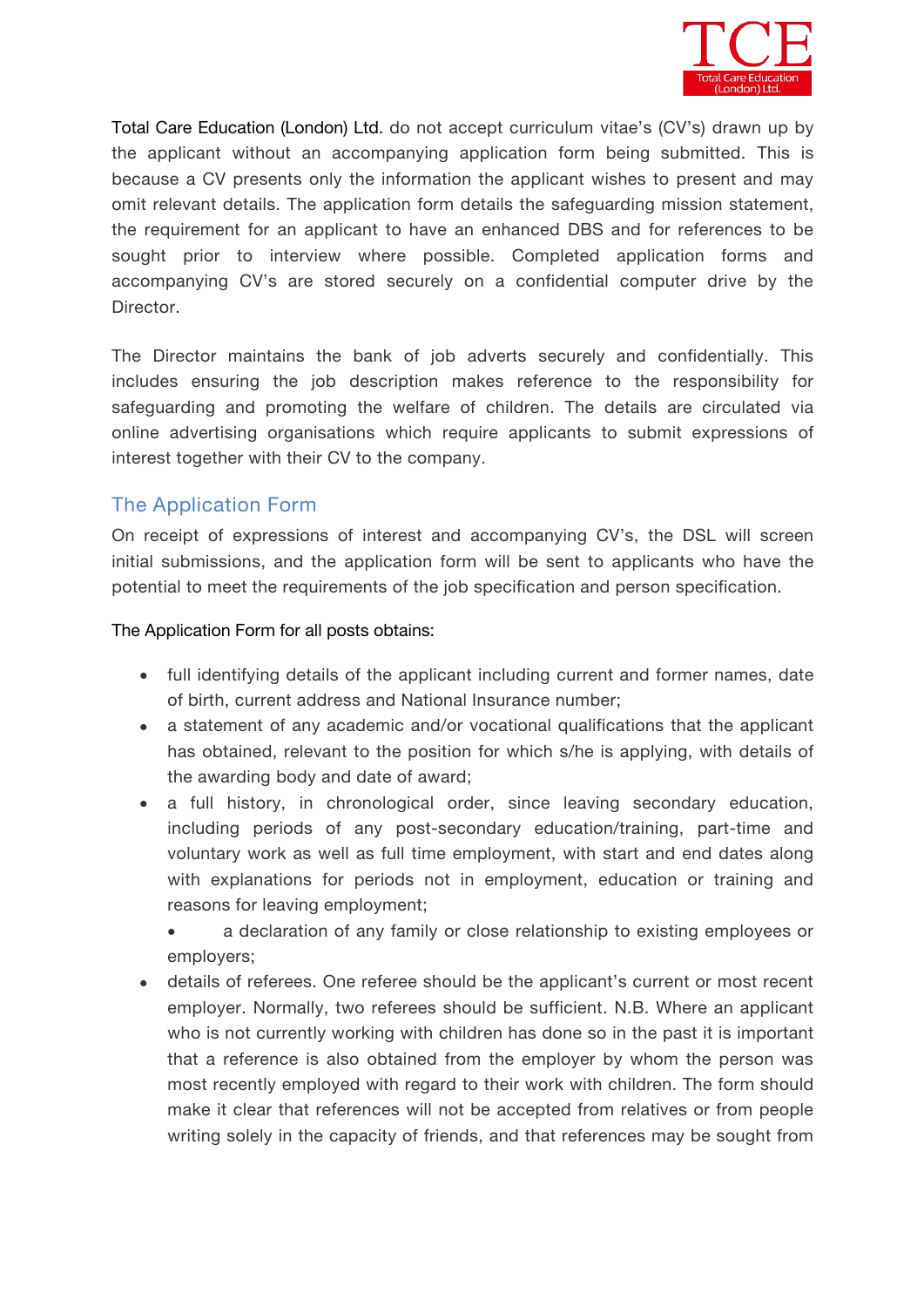

previous employers on short listed candidates for information to verify particular experience or qualifications, before interview; and

 a statement of the personal qualities and experience that the applicant believes are relevant to his/her suitability for the post advertised and how s/he meets the person specification

Applicants will be asked to declare that they are not disqualified from working with children through the Independent Safeguarding Authority's (ISA) Barring Lists, or subject to sanctions imposed by a regulatory or professional body, and has no convictions, cautions or bind overs. There will be a self-disclosure process introduced to ensure the applicant has an opportunity to raise all information in a confidential way. Any disclosures can be discussed with them prior to or at interview (pending receipt of the completed enhanced DBS check).

If the applicant is currently working with children, on either a paid or voluntary basis, their current employer with children will be asked about disciplinary offences relating to children, including any in which the penalty is time-expired (that is where a warning could no longer be taken into account in any new disciplinary hearing for example) and whether the applicant has been the subject of any child protection concerns and, if so, the outcome of any enquiry or disciplinary procedure. If the applicant is not currently working with children but has done so in the past, that previous employer will be asked about those issues.

Providing false information may be an offence and could result in the application being rejected or summary dismissal if the applicant has been selected and possible referral to the police.

#### **The Job Description and Person Specification**

Once a post becomes vacant, or a new post is created, the DSL will review the job description to ensure compliance with the Safer Recruitment guidance.

The job description should state the main duties and responsibilities of the post; and the individual's responsibility for promoting and safeguarding the welfare of children s/he is responsible for or comes into contact with. The extent of this responsibility will vary according to the nature of the post being advertised.

#### **The Person Specification**

The Person Specification is supplementary information to the job description and lists essential and desirable criteria for the post, including experience, competencies and qualities that the successful candidate should be able to demonstrate. The Person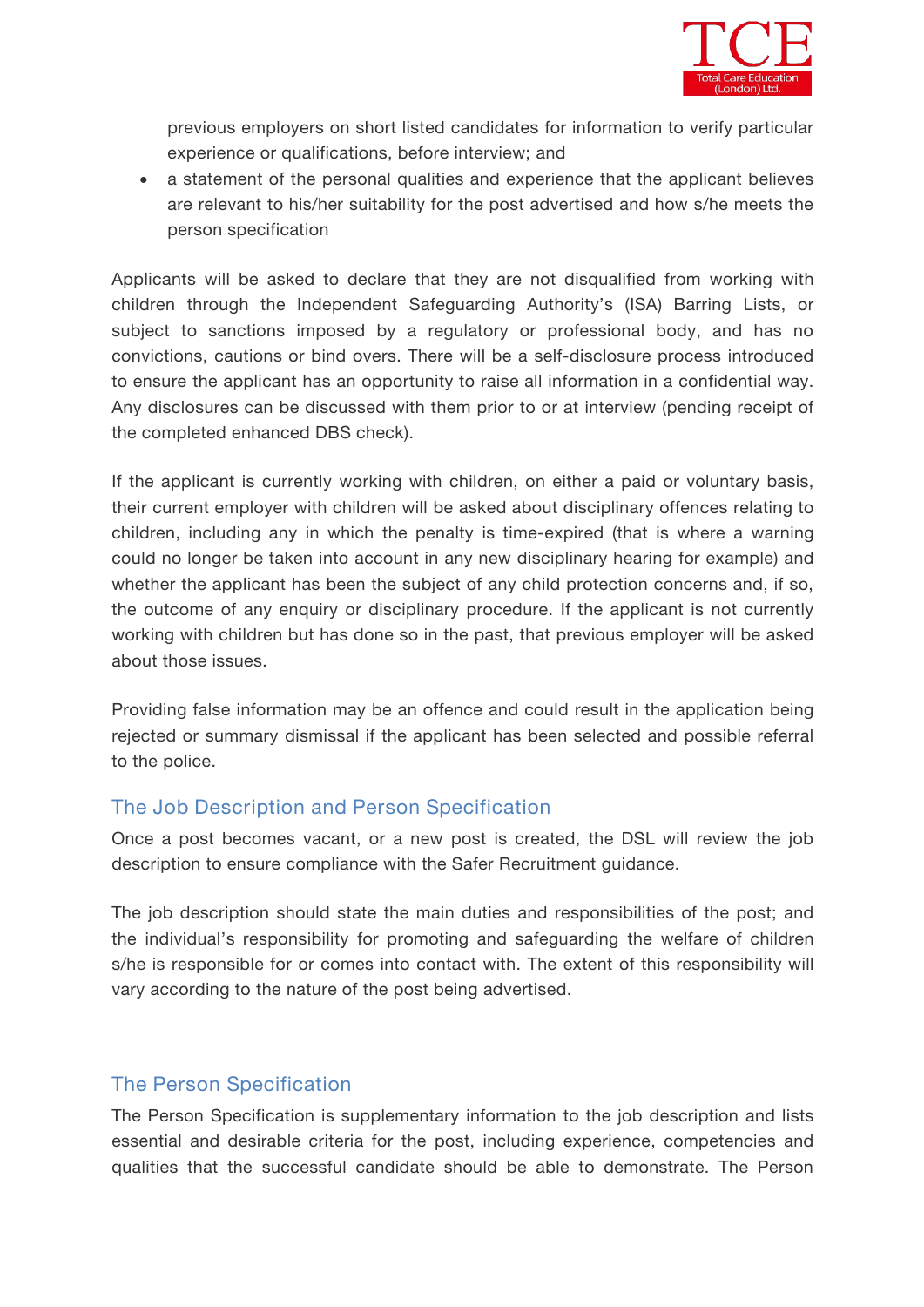

Specification should explain how these requirements will be tested and assessed during the selection process. This document will be reviewed by the DSL to ensure compliance with the Safer Recruitment guidance.

The Person Specification will explain that the interview will explore issues relating to safeguarding and promoting the welfare of children including:

- motivation to work with children:
- ability to form and maintain appropriate relationships and personal boundaries with children:
- emotional resilience in working with challenging behaviours"; and
- explain that if the applicant is short-listed any relevant issues arising from his/her references will be taken up at interview.

### **The Application Information Pack**

In addition to the application form, an information pack is sent to applicants. The pack will contain:

- The application form
- The job description and person specification
- Requirement to complete an enhanced DBS Disclosure
- Total Care Education (London) Ltd. will seek references and may approach previous employers for information and verification of experience or qualifications
- Child Protection Policy statement
- a statement of the terms and conditions relating to the post
- Information about the applicant's current employer being contacted and asked about any disciplinary offences or relevant information relating to children, where the applicant is currently working with children on a paid or voluntary basis (including expired offences).

#### **Scrutinising and shortlisting applications**

Two members of staff are responsible for scrutinising applications and short listing candidates. The guidance recommends that atleast one member of the panel is Safer Recruitment trained.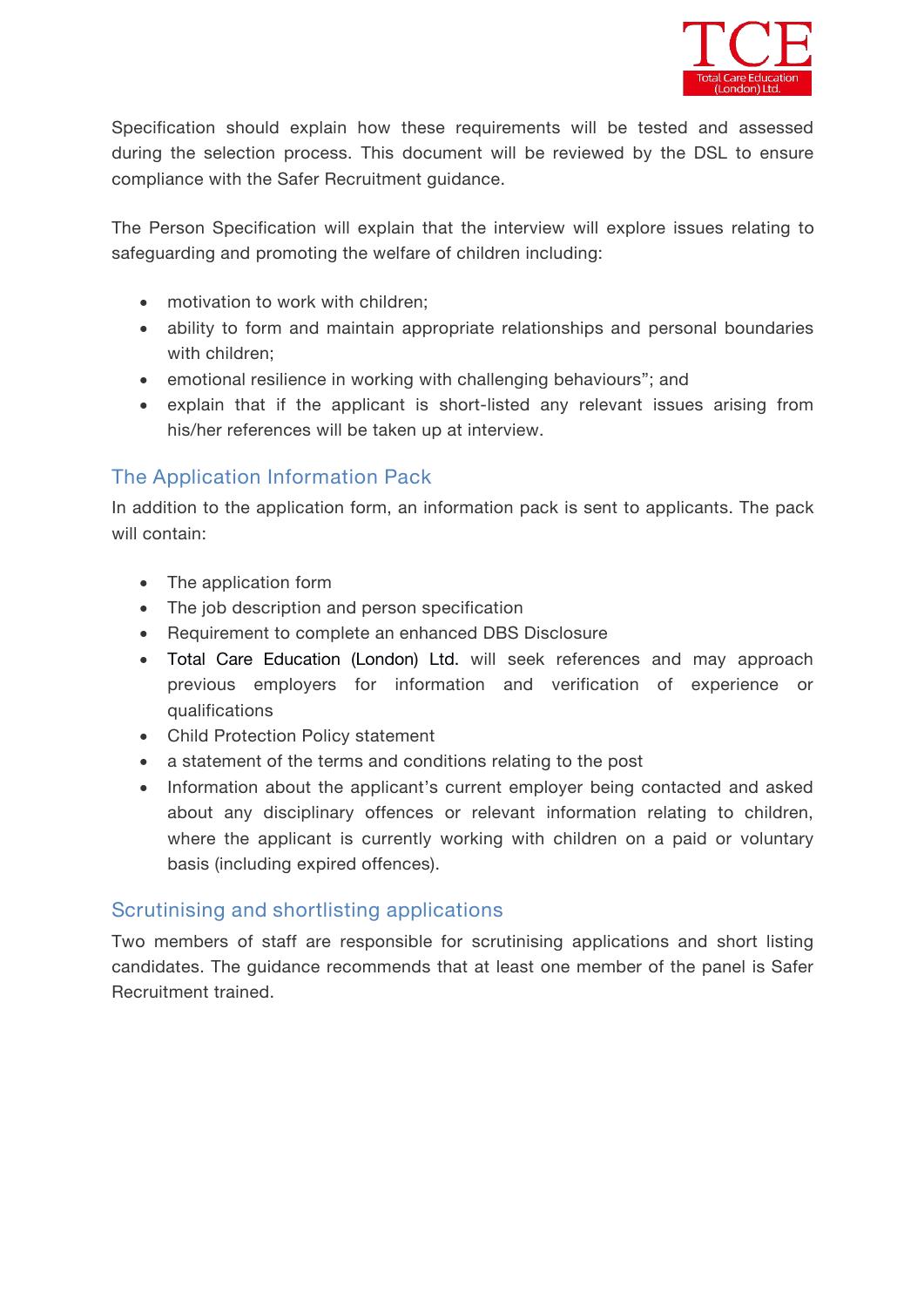

All applications are checked to ensure they are fully and properly completed, that the information is consistent, does not contain any discrepancies and to ensure that any gaps in employment are identified.<br>As per the Safer Recruitment guidance, incomplete application forms will not be

accepted and will be returned to the applicant for completion.

Any gaps in employment will be noted and considered during the short listing process. In addition, reasons for any repeated changes of employment without a clear career or salary progression, or a mid-career move from a permanent post to supply teaching or temporary work will also be explored and verified.

All applicants will be assessed equally against the criteria contained in the person specification without exception or variation and without unlawful discrimination.

#### **References**

Total Care Education (London) Ltd. seek references from each application to obtain objective and factualinformation to support appointment decisions. References will always be sought and obtained directly from the referee with comments requested on work, professional competence and personal qualities. In the case of a potential member of staff, references will be requested from the candidate's current employer if an applicant is currently employed. References will always be obtained in writing.

Referees are asked to comment on the applicant's suitability to work with children, to outline any concerns about the applicant working with children or any disciplinary details.

'To whom it may concern' references are not accepted by Total Care Education (London) Ltd. to reduce the risk of making an appointment decision on a forged reference.

Where (due to operational need) a reference is secured over the telephone in the first instance a record must be made of the telephone reference. Following this initial record, the reference will be obtained in writing as soon as practicable to provide a record of the information obtained from the referee.

Where electronic references are received, the Total Care Education (London) Ltd. will ensure they originate from a legitimate source.

Once the references have been received, Total Care Education (London) Ltd. will verify the source of the reference. If concerns are raised within the reference, Total Care Education (London) Ltd. will address these by telephoning the referee, providing an opportunity for Total Care Education (London) Ltd. to ask any further questions where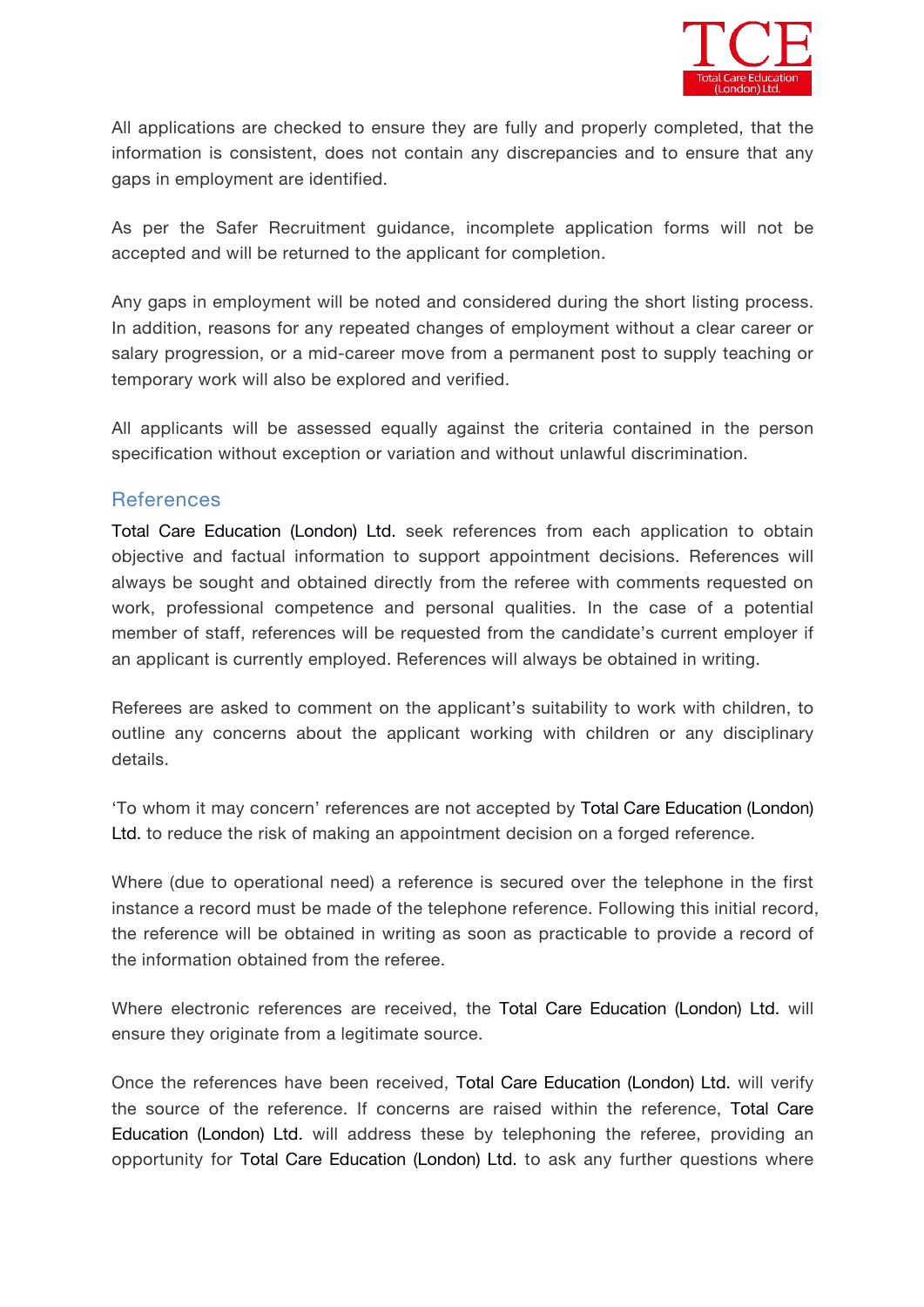

required. A log of the call will be placed on file. The references will be retained on file for the duration of contract/employment and then an agreed period afterward, normally 5-7 years.

Total Care Education (London) Ltd. is required to check that information provided in references is not contradictory or incomplete. On receipt, references will be checked to ensure that all specific questions have been answered satisfactorily. The referee will be contacted to provide further clarification as appropriate, for example if the answers are vague or if insufficient information is provided. They will also be compared for consistency with the information provided by the candidate on their application form. Any discrepancies will be taken up with the candidate.

Any offer of employment will always be conditional on the receipt of satisfactory references.

#### **Invitation to interview**

In addition to the arrangements for interviews – time and place, directions to the venue, membership of the interview panel – the invitation should remind candidates about how the interview will be conducted and the areas it will explore including suitability to work with children. Enclosing a copy of the person specification can usefully draw attention to the relevant information.

The invitation should also stress that the identity of the successful candidate will need to be checked thoroughly to ensure the person is who he or she claims to be, and that where an enhanced DBS Disclosure is appropriate the person will be required to complete an application for a DBS Disclosure straight away. Consequently all candidates should be instructed to bring with them documentary evidence of their identity that will satisfy the requirements when applying for an enhanced DBS i.e. either a current driving licence or passport including a photograph, or a full birth certificate, plus a recent document (within the last three months) such as a utility bill or financial statement that shows the candidate's current name and address and where appropriate change of name documentation. In addition, where the candidate needs permission to work in the UK, they must produce this documentation at the interview for checking and verification.

Candidates should also be asked to bring documents confirming any educational and professional qualifications that are necessary or relevant for the post, e.g. the original or a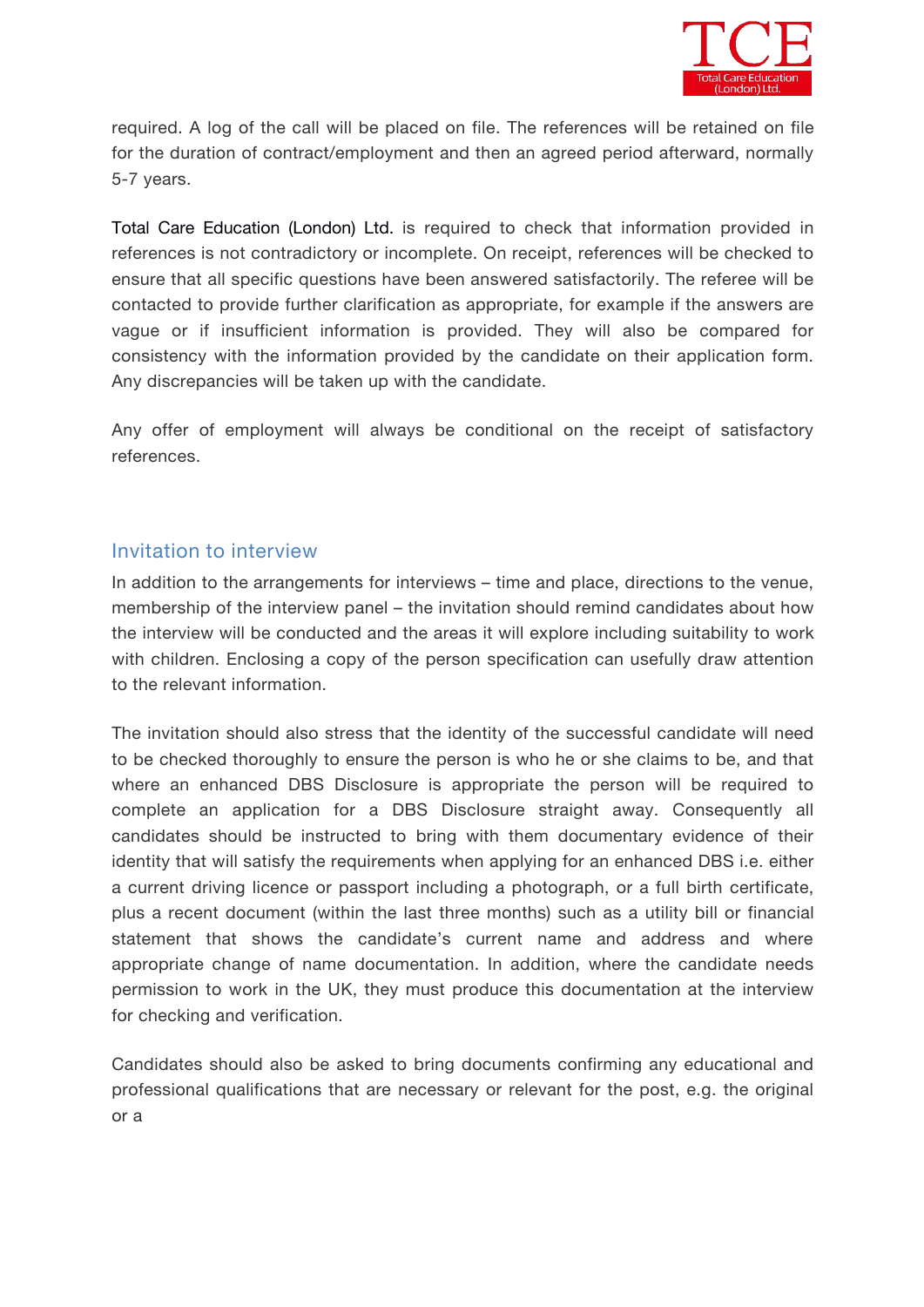

certified copy of a certificate, or diploma, or a letter of confirmation from the awarding body. If the successful candidate cannot produce original documents or certified copies, written confirmation of his or her relevant qualifications should be obtained from the awarding body.

A copy of the documents used to verify the successful candidate's identity, right to work and required qualifications should be kept for the personnel file. Separate copies of documents are not required to be kept in order to meet the requirements of maintaining the single central record.

Wherever possible, Total Care Education (London) Ltd. will obtain references for shortlisted candidates prior to the interview. If candidates ask that references are not sought prior to interview, any provisional offer of employment will be subject to satisfactory references being obtained.

#### **Interviews**

The interview will be conducted by at least two people who will have met before the interview to agree the required standard for the role, consider the issues to be explored with each candidate and how the interview will be conducted. At least one of the two people on the interview panel must be Safer Recruitment trained.

Two interviewers allow for one interviewer to observe and assess the candidate while the other interviewer makes notes using the pre-planned competency based question set. This reduces the possibility of any dispute about what was said or asked during the interview.

The panel will agree the questions they will ask candidates during the interview, the issues that may have been identified in the application form and references that may need exploring. This should include:

• the candidate's attitude toward children;

• their ability to support the authority or establishment's agenda for safeguarding and promoting the welfare of children;

• gaps in the candidate's employment history;

• concerns or discrepancies arising from the information provided by the candidate and/or a reference;and

• the panel should also ask the candidate if they wish to declare anything in light of the requirement for an enhanced DBS check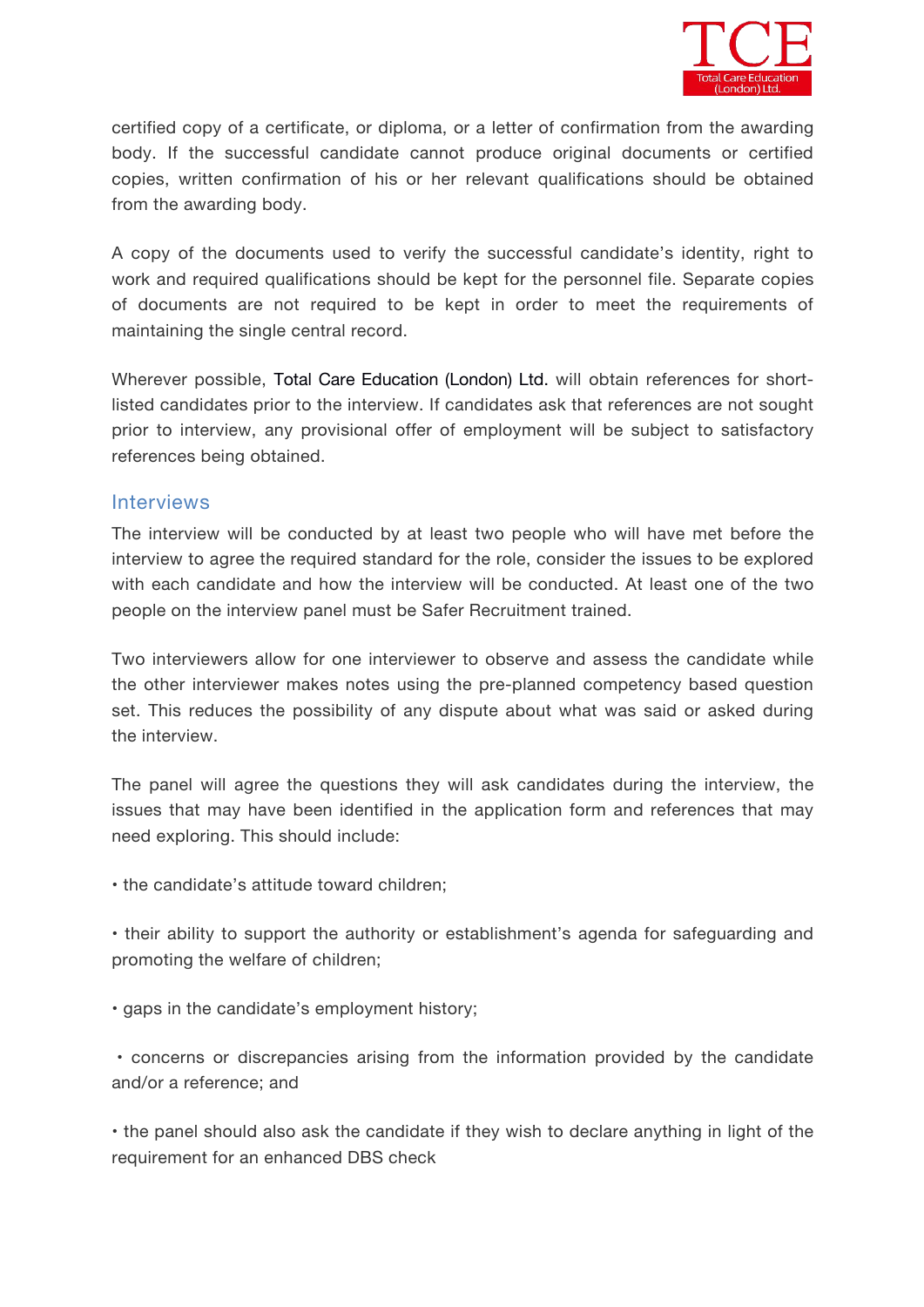

The panel will record the interview on the Total Care Education (London) Ltd. Interview Form.

If, for whatever reason, references are not obtained before the interview, the candidate should also be asked at interview if there is anything they wish to declare or discuss in light of the questions that have been (or will be) put to their referees. It is vital that the references are obtained and scrutinised before a person's appointment is confirmed and before they start work.

The interview process will ask the candidate to produce original documentation of any educational or professional qualifications that are necessary or relevant to the post. If the candidate is not able to produce the certificates, written confirmation of his or her relevant qualifications must be obtained from the awarding body.

A copy of the documents used to verify the candidate's identity, right to work in the UK and qualifications must be kept for the personnel file. These should be checked, signed and dated by the verifier. Confirmation that these documents have been inspected should be recorded [*on the recruitment form]*

#### **Conditional Offer of Appointment**

The successful candidate will be conditional upon the receipt of at least two satisfactory references, proof of identification, proof of right to work in the UK (if appropriate), an enhanced DBS check, verification of qualifications where they are a requirement of the post and the completion of any probationary period.

Total Care Education (London) Ltd. will follow relevant DBS guidance if a check reveals information that a candidate has not disclosed in the course of the selection process. Enhanced DBS checks will always be followed up where the results are unsatisfactory or there are discrepancies in the information provided.

Where the candidate is found to be disqualified from working with children by a court; or an applicant has provided false information in, or in support of, his or her application; or there are serious concerns about an applicant's suitability to work with children, the facts must be reported to the police and/or the Independent Safeguarding Authority by the DSL.

#### **Post Appointment: Induction**

Newly appointed staff members must have an induction programme to complete, regardless of previous experience. The induction programme includes policy and procedure training, details of the support available for individuals in their new role,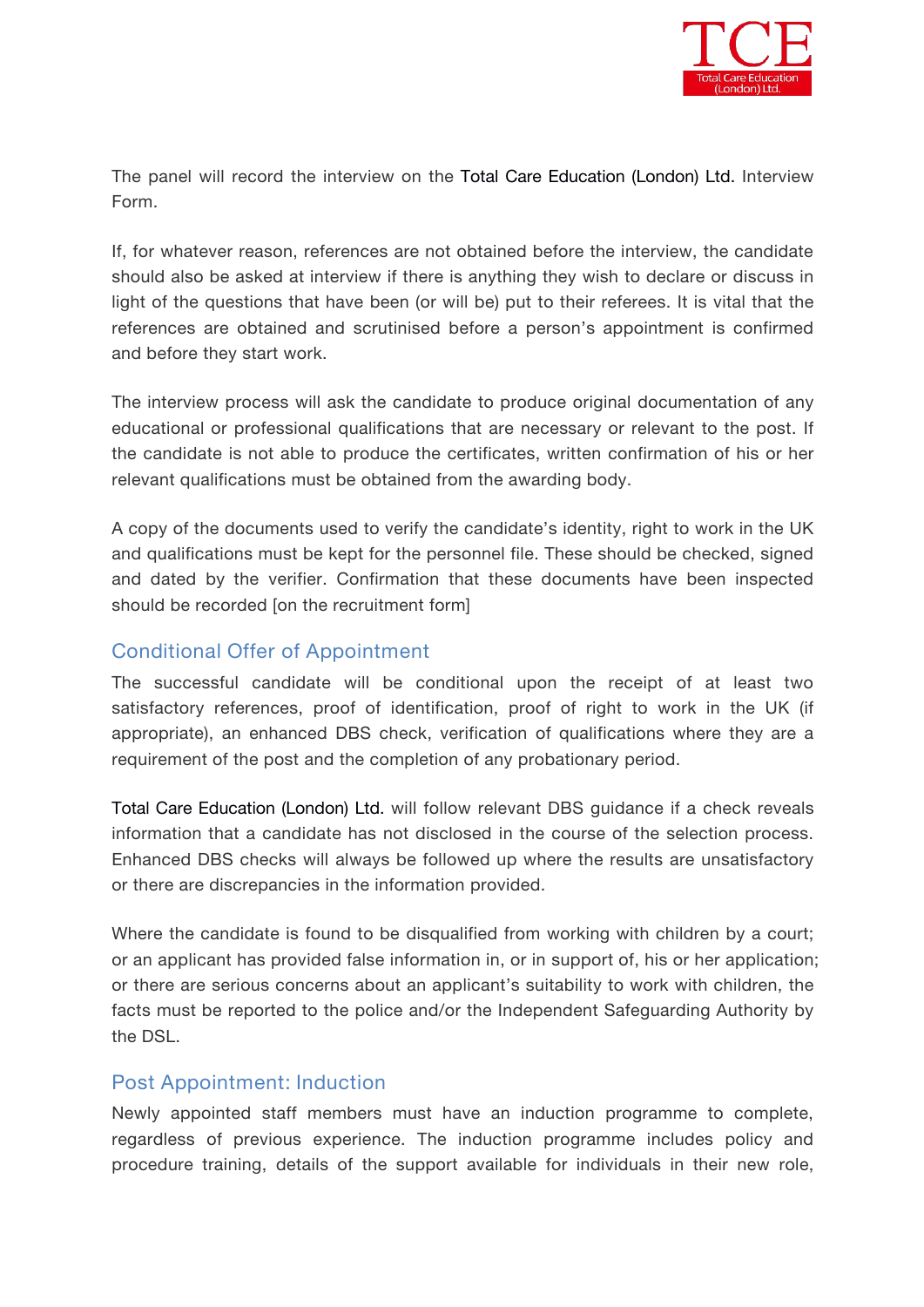

confirmation of the Staff Code of Conduct, and provides opportunities for new staff members to discuss any issues or concerns through 1:1 meetings with their line manager.

The content and nature of the induction will vary according to the role and previous experience of the new member of staff, however, it will always include the safeguarding policy, staff and homestay code of conduct, how to report concerns, whistle-blowing policy and with who they should discuss any concerns about their role or responsibilities. The programme will contain Level 1 Child Protection Training.

The line manager of the newly appointed staff member will report any concerns or issues about a person's ability or suitability for the role at the outset, and address these immediately.

#### **Maintaining a safer culture**

Total Care Education (London) Ltd. recognises the need for continued awareness of safeguarding issues. Staff receive appropriate training and induction to ensure that they understand their roles and responsibilities and are confident in carrying them out. Staff receive regular safeguarding and child protection updates from the Director. Staff, parents, students and partners are encouraged to report any issues or concerns about the safety or welfare of children, and that they will be listened to and taken seriously.

# **Recruitment procedure for Homestays**

#### **Planning and Advertising**

The homestay advertisement (which includes our mission statement, specific reference to safeguarding and suitability to work with children) is circulated in accordance with homestay targets in areas of need via online advertising agents such as Google PPC campaigns and print publications to identify the suitable homestay candidates in appropriate areas.

## **Application Form and Application Pack**

The homestay responds to the advertisement by completing *[an online enquiry form].* Applicants must be over 25 years of age and be suitable to work with children.

On receipt of the enquiry form the homestay applicant is sent *the link to homestay application form on our website* which obtains relevant details for the role. They will be instructed to print, complete, signed and post to head office. The form requires the applicant to confirm that they are not disqualified from working with children, or subject to any sanctions imposed by a regulatory body and has no convictions,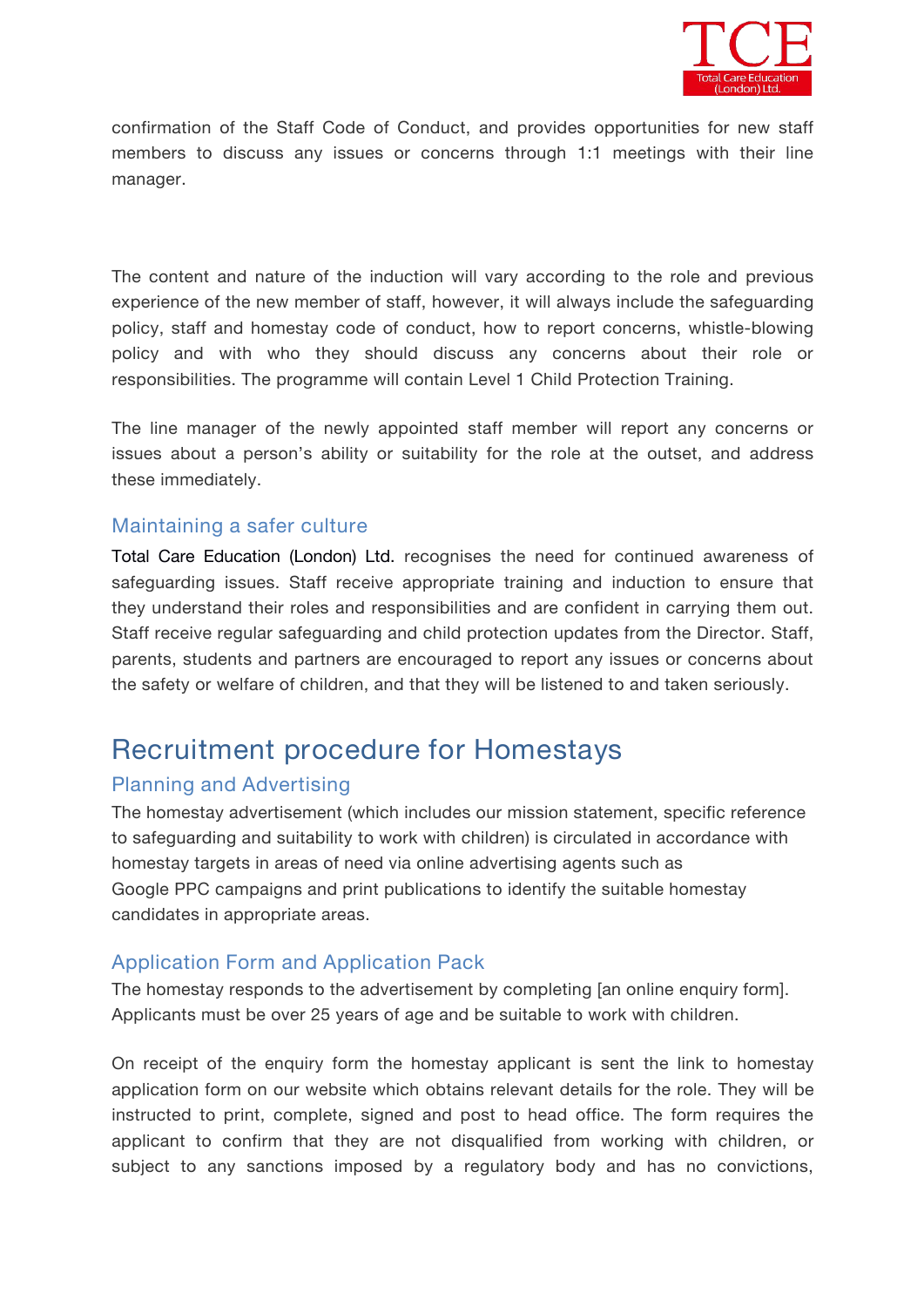

cautions or bind overs, or has attached details of their record in a sealed envelope marked 'Confidential' and sent to Head Office for review.

Instructions on the form include explanatory notes about completing the form, links to the job description and person specification, Total Care Education (London) Ltd. Safeguarding and Child Protection Policy and a statement of the terms and conditions

relating to the post.<br>The Application Form outlines the requirement for the applicants (including members of the homestay aged 16 and over and other temporary resident) to complete an enhanced Disclosure and Barring Service check. The applicant will be required to provide evidence (i.e. original documents) of their identification to the staff interviewer during the initial inspection for verification.

Enhanced DBS checks are required for all members of the homestay aged 16 and over and any other temporary resident. Enhanced DBS checks are not required for non- Total Care Education (London) Ltd. students being hosted by the family i.e. under 18 and at a boarding school or language school.

#### **The Job Description and Person Specification**

Once a post becomes vacant or a new post is created, the DSL will review the job description to ensure compliance with the Safer Recruitment guidance and confirmation that the main duties and responsibilities are outlined. This will include the responsibility for safeguarding the students that the homestay is responsible for.

The Person Specification is supplementary information to the job description and lists essential and desirable criteria (for example qualifications, experience, competences and qualities) for the post. This document will be reviewed by the DSL to ensure compliance with the Safer Recruitment guidance.

#### **Scrutinising and short listing**

When the application form is submitted, the *Director* will scrutinise the form to ensure they are fully and properly completed, are in the right homestay area for the students and are suitable for the initial inspection and interview stage.

All candidates are assessed equally against the criteria contained in the person specification without exception or variation and without unlawful discrimination.

#### **References**

Homestay references for the primary carer/s are requested prior to interview. This is to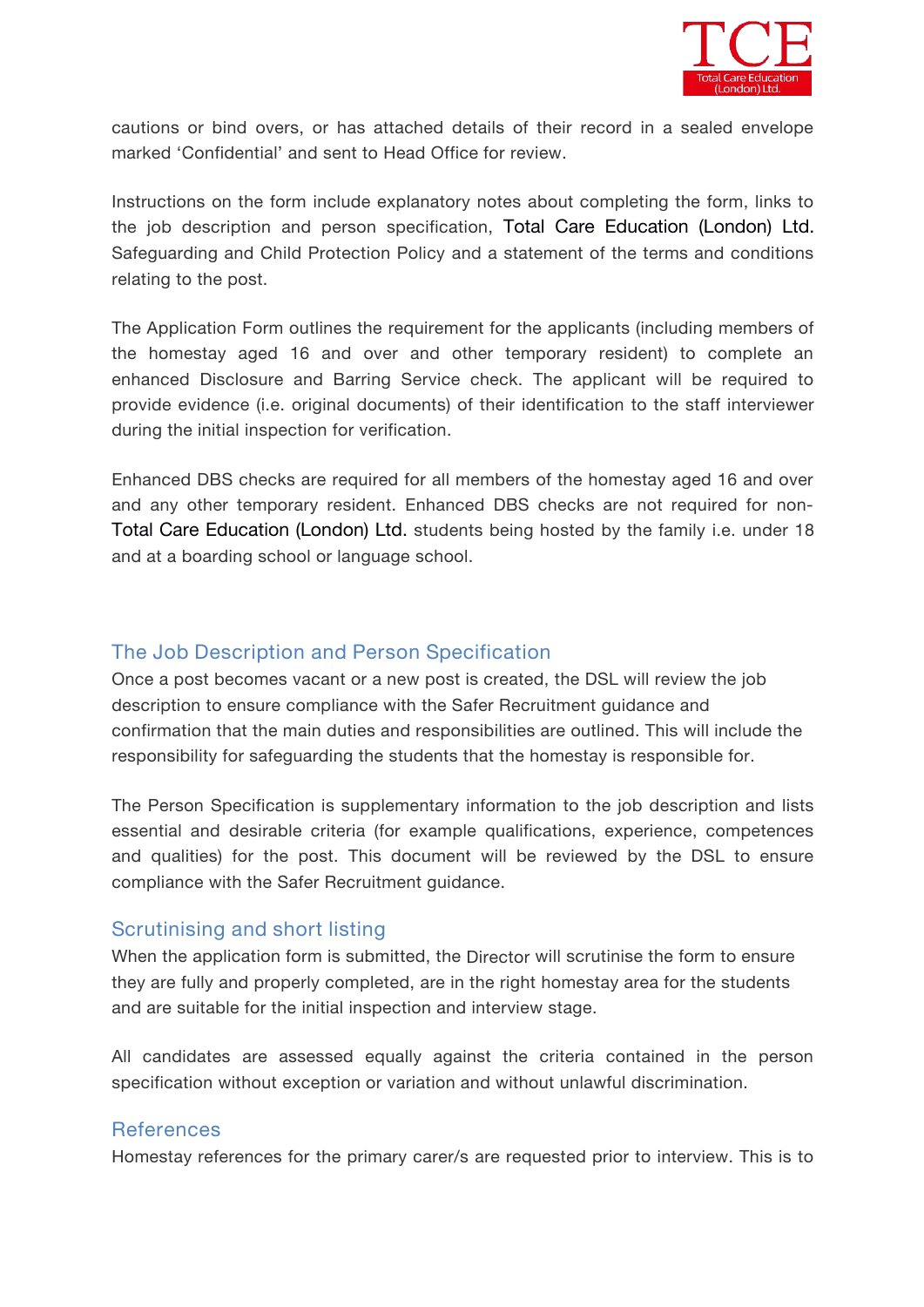

obtain objective and factual information to support appointment decisions. As a minimum, one personal and one professional reference must be obtained for each primary carer, or one professional reference for each primary carer with one joint personal reference. The homestay must provide written permission to confirm these references can be sought. References will always be obtained in writing.

When the application form is submitted the applicant must nominate referees who they have known in a professional and personal capacity, with the personal referee having known the applicant for a minimum of two years.

Referees are asked to comment on work, professional competence and personal qualities. Referees are asked to comment on the applicant's suitability to work with children, to outline any concerns about the applicant working with children or any disciplinary details.

References which are submitted online are reviewed to ensure we have obtained independent professional and character references that answer specific questions. This helps to assess an applicant's suitability to work with children and following up any concerns.

'To whom it may concern' references are not accepted byTotal Care Education (London) Ltd. to reduce the risk of making an appointment decision on a forged reference.

Where (due to operational need) a reference is secured over the telephone in the first instance a record must be made of the telephone reference. Following this initial record, the reference will be obtained in writing as soon as practicable to provide a record of the information obtained from the referee.

Where electronic references are received, the Total Care Education (London) Ltd. will ensure they originate from a legitimate source.

Once the references have been received, Total Care Education (London) Ltd. will verify the source of the reference. If concerns are raised within the reference, Total Care Education (London) Ltd. will address these by telephoning the referee, providing an opportunity Total Care Education (London) Ltd. to ask any further questions where required. A log of the call will be placed on file. The references will be retained on file for the duration of contract/employment and then an agreed period afterward, normally 5 -7 years.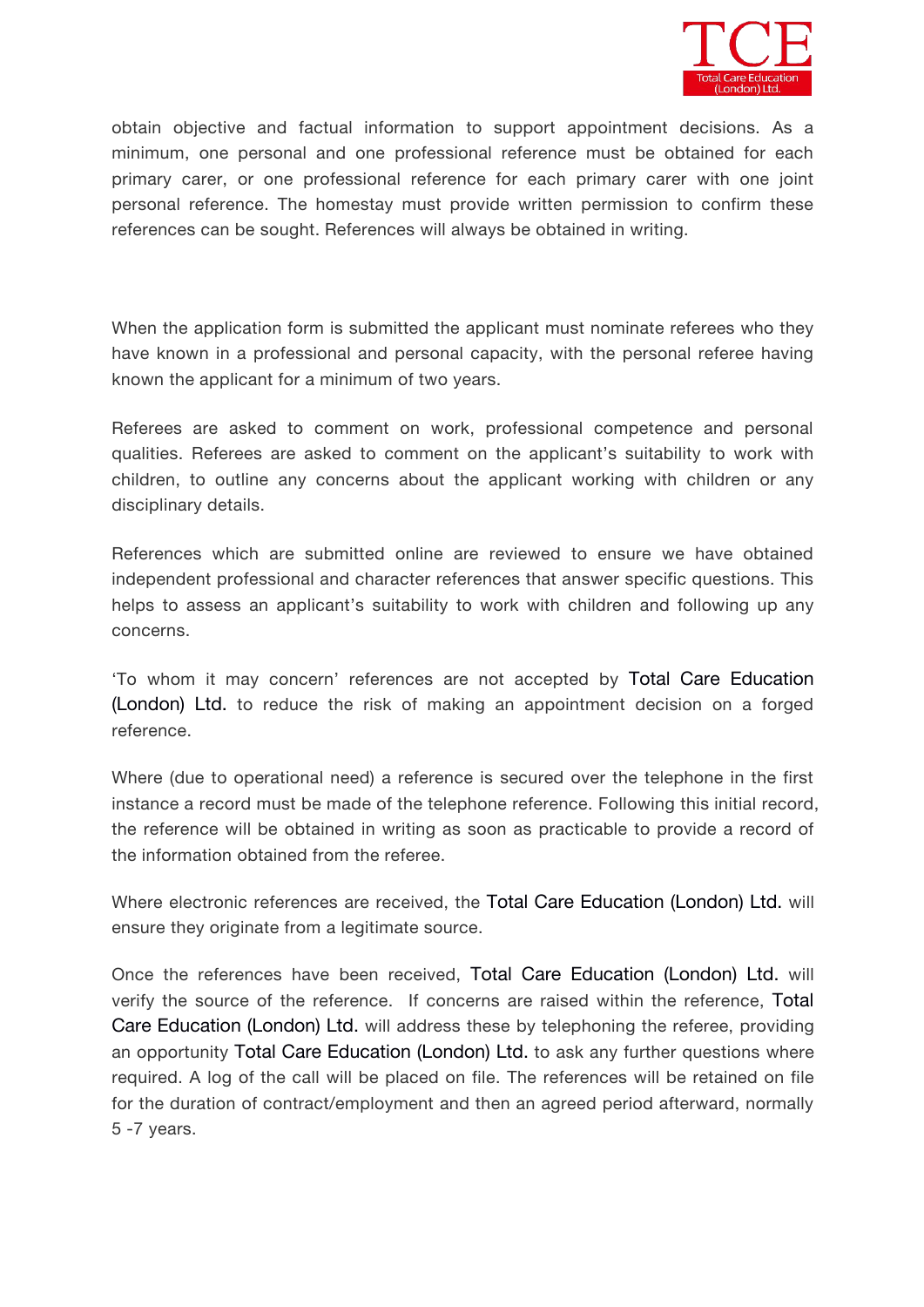

Total Care Education (London) Ltd. is required to check that information provided in references is not contradictory or incomplete. On receipt, references will be checked to ensure that all specific questions have been answered satisfactorily. The referee will be contacted to provide further clarification as appropriate, for example if the answers are vague or if insufficient information is provided. They will also be compared for consistency with the information provided by the candidate on their application form. Any discrepancies will be taken up with the candidate.

Any offer of employment will always be conditional on the receipt of satisfactory references.

#### **Interviews and initial visits**

For applicants who are short listed, the *Director* will arrange the initial visit. The invitation for the initial visit and interview should stress that the successful candidate will need to be checked thoroughly in terms of identification and the completion of an enhanced DBS check. This will require the candidate to provide to the interviewer documentary evidence of their identity (for example current driving licence, passport, full birth certificate, plus documents for example a recent utility bill or financial statement that shows the candidate's full name and address). Where a candidate has changed their name, full documentation must be provided detailing the previous name and current name.

The homestay applicant is advised and given instructions on how to prepare for the identification and enhanced Disclosure and Barring Service Check during the visit.

During the initial visit, the staff member interviews the applicants face to face to confirm suitability for the role and suitability to work with children.

The staff interviewer inspects the house, garden and car which will be used to transport students and secures photographs of the property (including individual rooms).

The staff interviewer is encouraged to discuss the homestay's previous employment history and experience, and to note any indications that the primary carers may not have the health and/or physical capacity for the role, together with the applicant's right to work in the UK where appropriate. The interviewer must check and verify the documents used to verify an applicant's identity, right to work in the UK and/or qualifications (where appropriate), as per the instructions on *[UCheck or equivalent].*

#### **Scope of the interview**

The interviewer should assess and evaluate the applicant's suitability for the being a Total Care Education (London) Ltd. homestay, their motivation for working with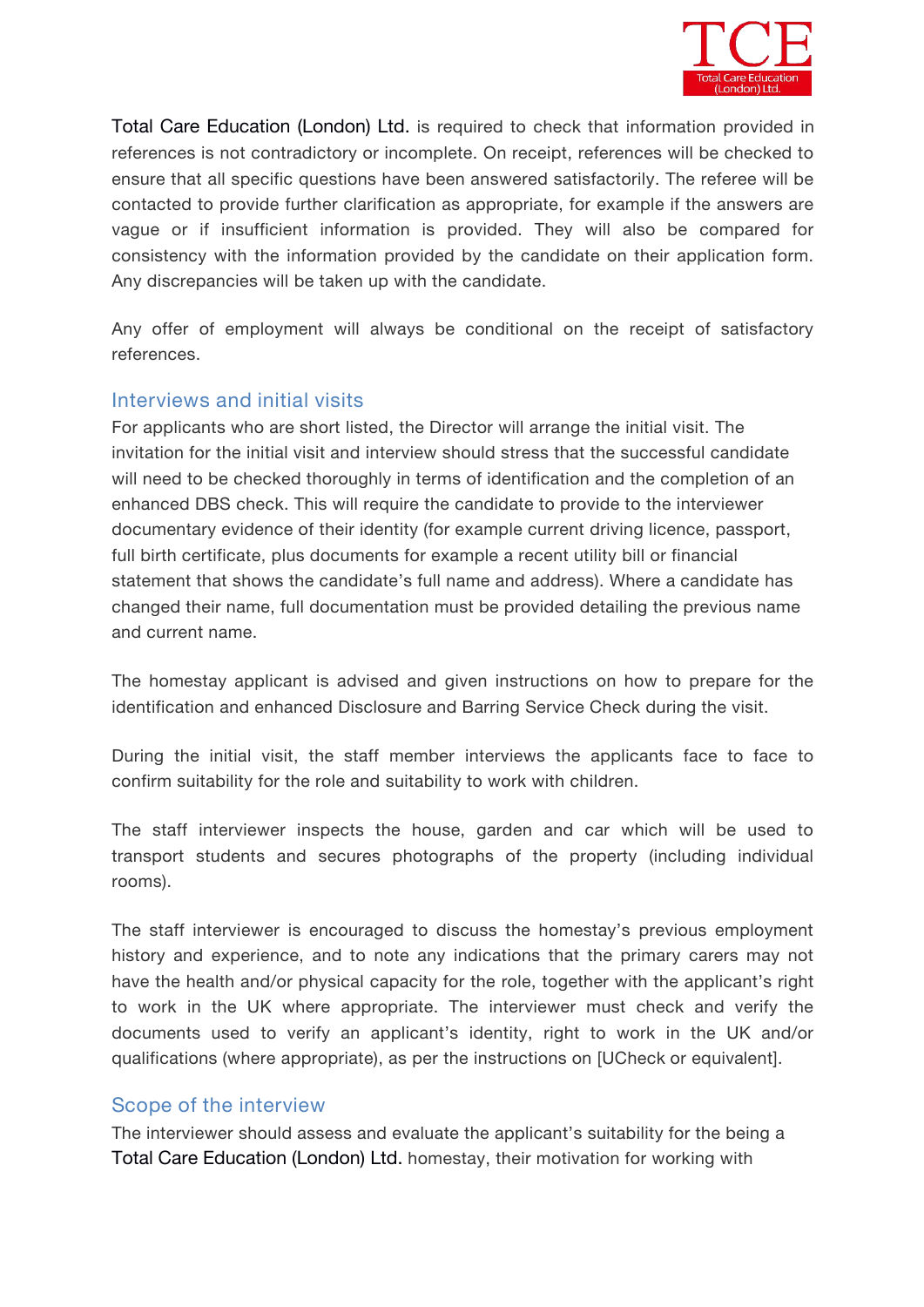

children and young people, and their ability to support the company aims and principles. There is scope on the visit form to record this detail which should be submitted to Head Office for assessment.

The interviewer is encouraged to ask the applicants aged 16 or over in the homestay if they wish to declare anything in light of the requirement for an Enhanced DBS disclosure.

Where references have not been returned to Head Office before an interview, the prospective homestay can be asked at interview if there is anything they wish to declare or discuss in light of the questions that have been or will be put to their referees.

## **Conditional Offer of Appointment and DBS Checks**

The successful applicants will be conditionally accepted pending references, proof of identification, proof of right to work in the UK (if appropriate), an enhanced DBS check,

verification of qualifications where they are a requirement of the post and the completion of any probationary period.

## **Post Appointment: Induction**

Newly appointed homestays are provided with a Homestay Handbook which contains guidance and advice for the role of homestay. The Safeguarding and Child Protection Policy is also made available to the homestay, as is Level 1 Child Protection Training.

Homestays have on-going support from *[Head Office staff and their Local Coordinator]* regardless of their experience of the homestay role.

# **Post Appointment: On-going training and monitoring**

Total Care Education (London) Ltd. will regularly provide homestays with updates of safeguarding and Child Protection.

The homestay's initial visits and annual revisit process provides Total Care Education (London) Ltd. with the infrastructure to continually monitor the quality of homestays. These visits check that the highest standards are afforded to our students.

# **Post Appointment DBS checks**

Where there is a permanent resident in the house who is over 16 we need to complete an enhanced DBS check. We are legally unable to carry out a DBS check for temporary residents, so, in these instances, we inform our students' parents in advance that there is a temporary resident for whom we have been unable to carry out a DBS check.